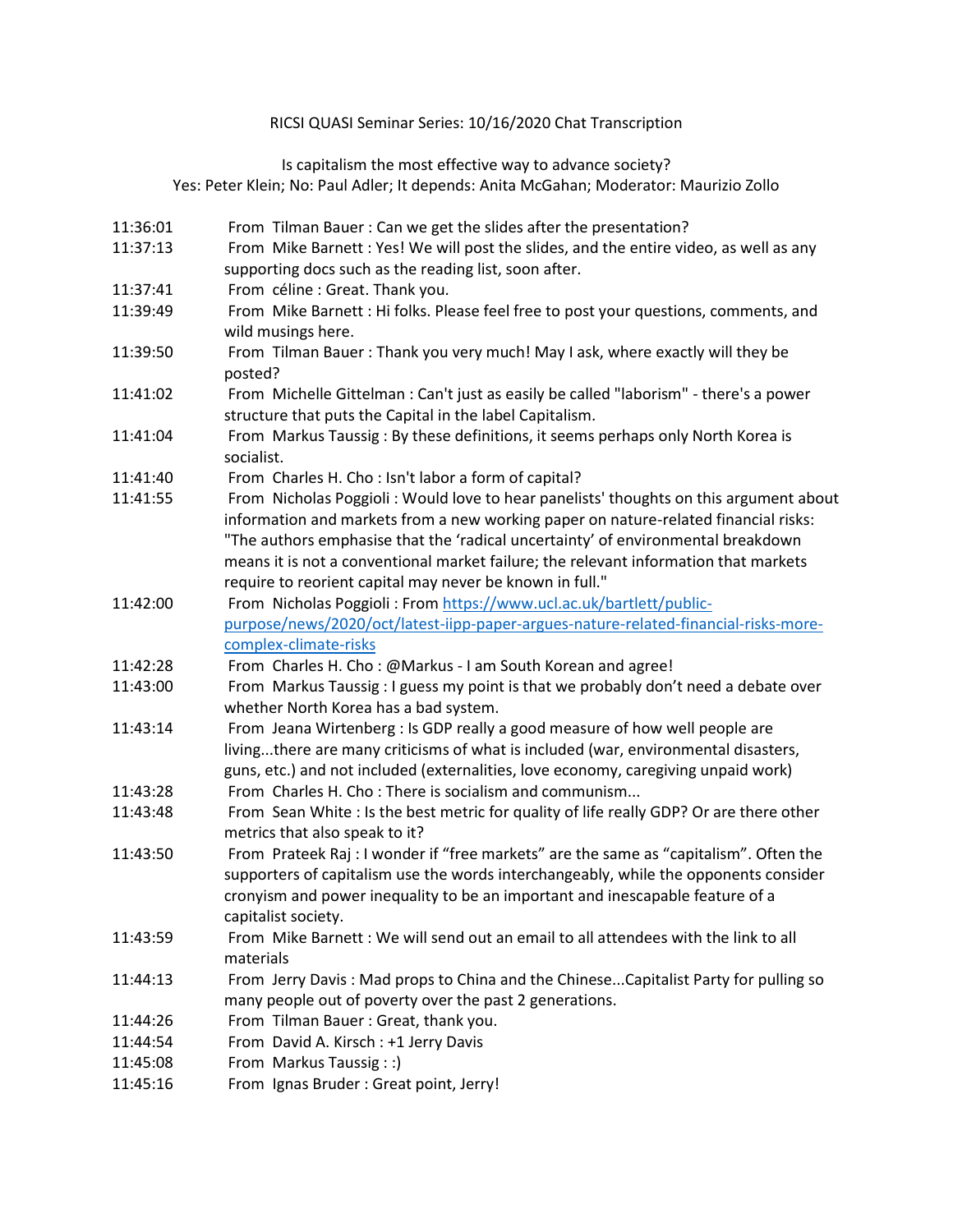| 11:45:50 | From Marc Ventresca: The China case is complex. As @Jerry and others say, the<br>challenge is what level of authoritarianism do we tolerate for improved material well-                                                                                                                                                           |
|----------|-----------------------------------------------------------------------------------------------------------------------------------------------------------------------------------------------------------------------------------------------------------------------------------------------------------------------------------|
| 11:45:59 | being. In the 'innovation' space, this is current in these days with Singapore, UAE, etc.<br>From Jonathan Doh: Yes, agree with Jerry. If you remove China from that poverty<br>reduction equation, the picture looks quite different (because China is so large and                                                              |
|          | moved so many from poverty).                                                                                                                                                                                                                                                                                                      |
| 11:46:15 | From Irene M Henriques : Indigenous peoples would argue that this was done at their<br>expense(colonialism)                                                                                                                                                                                                                       |
| 11:46:24 | From Prateek Raj : The European miracle is also intricately linked to colonialism. But I<br>agree the that rise of Northwestern Europe, preceded colonialism. But free market<br>capitalism came late. England or the Dutch initially followed mercantilism which won't<br>be called free market capitalism today.                |
| 11:46:25 | From Maggie Delmas: @Sean White The better life index is another way to measure<br>prosperity See http://www.oecdbetterlifeindex.org/                                                                                                                                                                                             |
| 11:46:26 | From Charles H. Cho: But the gap and inequalities got wider?                                                                                                                                                                                                                                                                      |
| 11:46:35 | From Lucrezia Nava: Capitalism might have worked well in the past to serve a purpose.<br>Will this work as well in the future as well, given the negative externalities created in the<br>last 150 years? That is the key point to me.                                                                                            |
| 11:46:45 | From marc thompson : But your measures don't include bio-diversity, pollution, CO2<br>etc etc which are all going south. Do these impacts still validate your argument?                                                                                                                                                           |
| 11:46:51 | From Aline Gatignon: But if it's a spectrum in terms of what % of capital is privately vs.<br>state-owned, then shouldn't the question be rather which repartition between the two<br>is the right balance (and which is in fact responsible for GDP growth and poverty<br>reduction)?                                            |
| 11:46:54 | From Marc Ventresca: And this is also relevant to @Prateek's point: when/ what is<br>'capitalism' relative to "free" markets? As Peter just said, the finance world has<br>refocused on property rights etc                                                                                                                       |
| 11:46:55 | From Niranjan Janardhanan : @Lucrezia can't agree more!                                                                                                                                                                                                                                                                           |
| 11:46:56 | From David Dreyfus : the unequal distribution of wealth in modern capitalism is not<br>well accounted for in these graphs                                                                                                                                                                                                         |
| 11:47:04 | From Rosalie Luo: @Sean White Heal (2012) provides various alternatives to GDP that<br>are better for sustainability and wellbeing as well                                                                                                                                                                                        |
| 11:47:16 | From Jeana Wirtenberg: Fossil fuels are fueling so many negative consequences for<br>people and the planet, I can't believe you're saying that's a good thing!!                                                                                                                                                                   |
| 11:47:21 | From Punit Arora : I believe in free markets, but the charts on gap growth are<br>misleading. For most of human history, we have had capitalism. So, how can recent<br>growth be attributed to it? it's more the exponential growth of knowledge.                                                                                 |
| 11:47:43 | From Katalin Takacs-Haynes : Is growth (population, GDP, capital etc) the ultimate goal<br>for the human race?                                                                                                                                                                                                                    |
| 11:47:48 | From Markus Taussig: and increased competition through globalization.                                                                                                                                                                                                                                                             |
| 11:48:02 | From Anita McGahan: What's so interesting about China is that, in many communities,<br>markets operate very effectively. For me, the labels "capitalism" and "socialism" are<br>pretty much political at this point. We need to be much more specific, innovative, etc.<br>about social advancement than these labels can convey. |
| 11:48:32 | From Rodrigo Hernández Mijares : It is amazing how mainstream talking points are<br>passed as knowledge. I read the questions and fallacies are passed as truth.                                                                                                                                                                  |
| 11:48:51 | From marc thompson : Classic reductionist view of 'environment' which is not very<br>helpful                                                                                                                                                                                                                                      |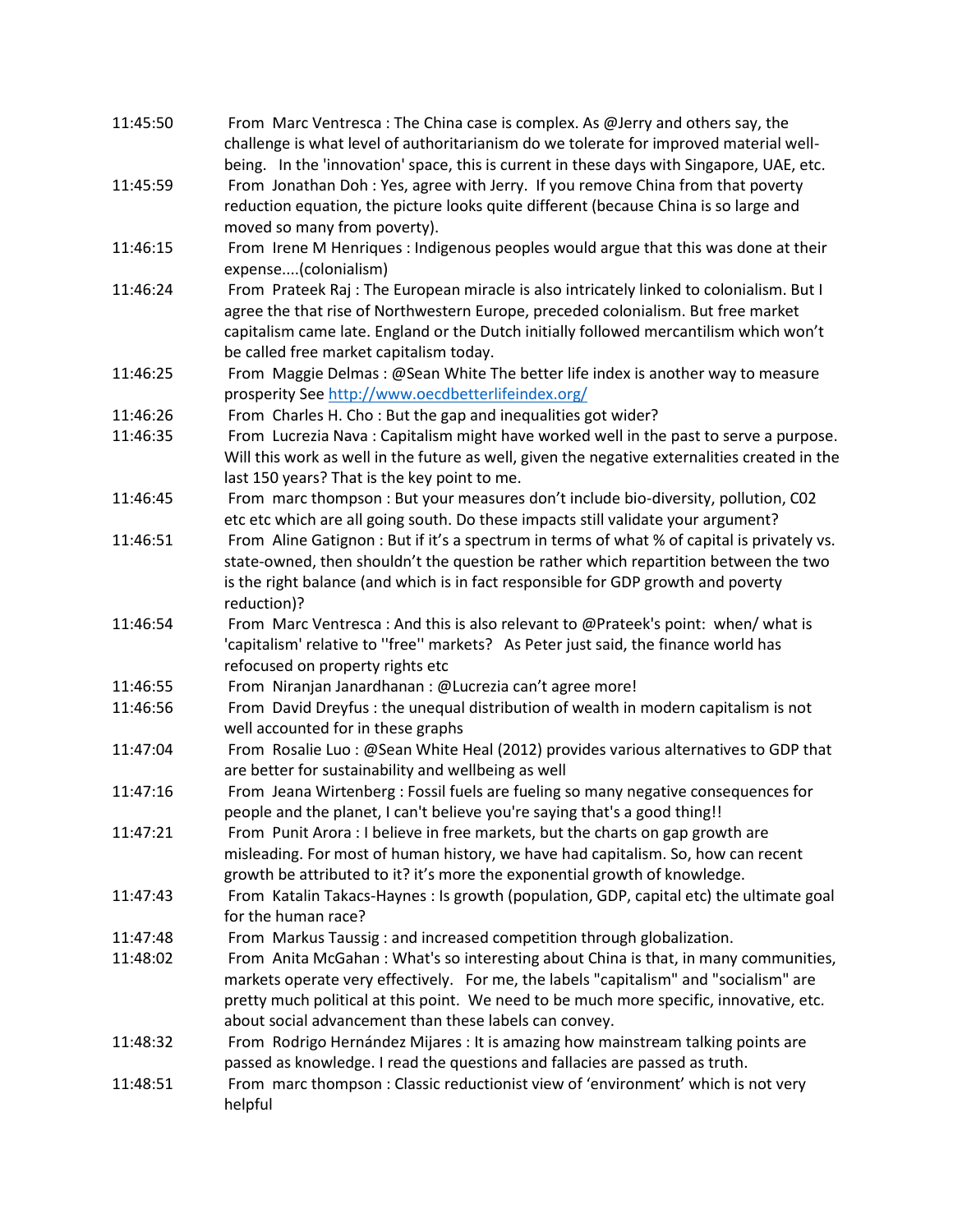| 11:48:59 | From Punit Arora: On China and Asia, they were the richest countries for most of                             |
|----------|--------------------------------------------------------------------------------------------------------------|
|          | human history, so it's again misleading to say Europe grew because of capitalism. Did                        |
|          | colonialism happen or its my historical imagination? t                                                       |
| 11:49:04 | From Sarah Ku - Georgia State University : Capitalism does not necessarily require fossil                    |
|          | fuels. Many sustainable and creative solutions can provide conscious capitalism                              |
| 11:49:47 | From Nicholas Poggioli: To the organizers: it would be fun to do a beginning-of-event                        |
|          | poll on audience member position on the debate question (yes/no/depends), then do a                          |
|          | poll at the end to see if the arguments convinced people to change their answer.                             |
| 11:50:17 | From Frank de Bakker: +1 Nicholas                                                                            |
| 11:50:38 | From Marc Ventresca : Good idea @Nicholas - that model of position - debate - rethink<br>position works well |
| 11:50:44 | From Jeana Wirtenberg : Great idea re poll!                                                                  |
| 11:50:50 | From Mike Barnett : HI Nicholas. We considered a poll. But as I said at the start, I'm not                   |
|          | looking to declare a winner. Also, the poll is problematic when the question is more                         |
|          | complex than yes or no. And finally, the numbers of participants changes greatly from                        |
|          | start to finish of the presentation, so it would be invalid.                                                 |
| 11:51:26 | From Marc Ventresca: Ah, thanks @Mike for these reminders                                                    |
| 11:51:30 | From marc thompson : Agree @mike - however much I love the culture wars :)                                   |
| 11:51:44 | From Rodrigo Hernández Mijares : +2, not even business schools can teach proper Free                         |
|          | Market knowledge anymore so people can't even see the truth Peter is describing.                             |
| 11:52:00 | From Jeana Wirtenberg: You can ask a more nuanced question, e.g., to what extent                             |
|          | did the presentations raise new questions for you to consider? Open your mind to                             |
|          | different ways of framing the issues? etc.                                                                   |
| 11:52:02 | From Nicholas Poggioli: Thanks Mike, I'm unsurprised you thought through this idea                           |
|          | already. Peter's argument inspired me to place all my savings in Tesla stock. But now                        |
|          | Paul's slides are making me reconsider.                                                                      |
| 11:52:17 | From Rebecca: Good idea @Jeana                                                                               |
| 11:52:57 | From Jonathan Doh: But Mike, love this format. Very effective and a wonderful tonic                          |
|          | to Zoom fatigue.                                                                                             |
| 11:53:06 | From Tilman Bauer: My two cents: Our problem is that we think dualistically only in                          |
|          | terms of only two options: capitalism or socialism. I believe we can go into post-                           |
|          | capitalism which is not socialism but rather taking the best parts of both capitalism and                    |
|          | socialism. My research focuses on this by developing a new paradigm for commerce                             |
|          | based on "Business for Peace" as I define it.                                                                |
| 11:53:08 | From Mike Barnett: Thanks.                                                                                   |
| 11:53:27 | From Punit Arora: +1 Tilman                                                                                  |
| 11:53:29 | From Maggie Delmas: Excellent format. But the chat is a little bit distracting                               |
| 11:53:31 | From Rodrigo Hernández Mijares: There are no good parts of Socialism. Probably your                          |
|          | teachers deceived you.                                                                                       |
| 11:53:45 | From Mike Barnett: Agreed -- having difficulty following chat & talk at same time.                           |
| 11:53:54 | From Niranjan Janardhanan : +1 Punit                                                                         |
| 11:54:20 | From Sarah Ku - Georgia State University: Agreed, @Tilman, we have become                                    |
|          | obsessed with stark dichotomies that dangerously skews realities                                             |
| 11:54:33 | From Mike Barnett : Jeana -- we put up a Google doc to capture that last time; no one                        |
|          | participated though                                                                                          |
| 11:54:40 | From Oded: According to Capitalism, government intervention is justified in order to                         |
|          | provide "public goods" and/or mitigate negative externalities. Thus, a government in a                       |
|          | capitalistic society should promote and protect clean air and the like.                                      |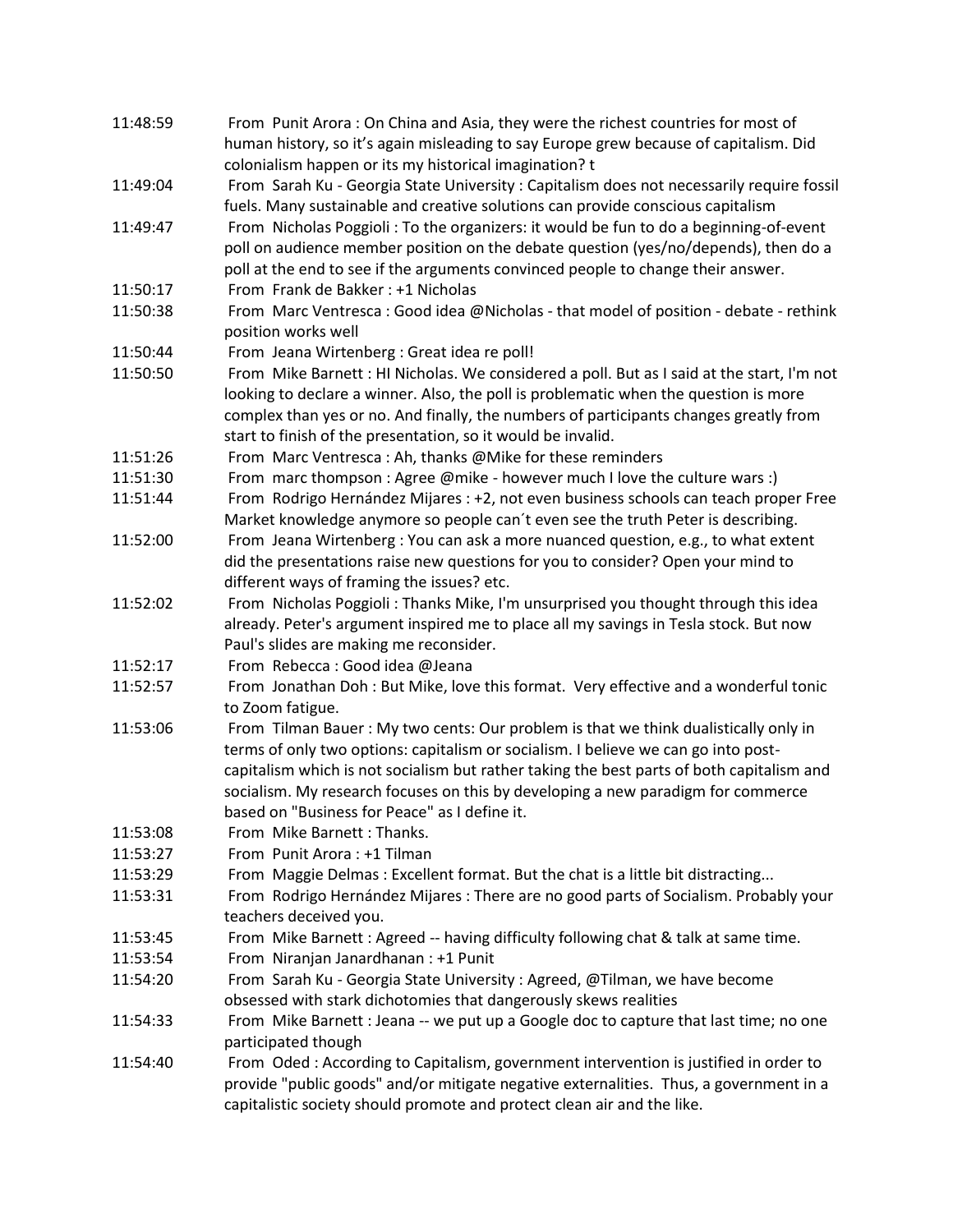| 11:54:46 | From J. Alberto Aragon-Correa : +1 Tilman                                                 |
|----------|-------------------------------------------------------------------------------------------|
| 11:55:02 | From Mike Barnett : Bear in mind that the chat is also recorded; you can reread it later  |
|          | for any possible clarity                                                                  |
| 11:55:22 | From Sean White: thanks Mike                                                              |
| 11:55:34 | From Robert Bwana: Since we can't reset and start again, it would be interesting to       |
|          | hear how those in favour would propose incentivising or transitioning to non-capitalist   |
|          | systems.                                                                                  |
| 11:55:49 | From Nancy Ditomaso: Seems anyone can also save the chat by clicking on the three         |
|          | dots to the right.                                                                        |
| 11:55:51 | From Jeana Wirtenberg: @Mike. I think you would need to do the poll at the end of         |
|          | the session, rather than on a google doc.                                                 |
| 11:56:15 | From Rodrigo Hernández Mijares: When did "Capitalism" say that? Probably you are          |
|          | referring to Neoclassical and Keynesian economists. So called Public Goods are an         |
|          | artificial construct that don't account for reality. Recommend Ronald Coase's paper       |
|          | Lighthouse in Economics.                                                                  |
| 11:56:17 | From Tilman Bauer : If anyone is interested in my research on business and peace          |
|          | (moving towards a third alternative to capitalism and socialism), feel free to contact me |
|          | at inbox@tilmanbauer.eu or at http://www.facebook.com/tilmanb (send me a direct           |
|          | message first).                                                                           |
| 11:56:20 | From Mike Barnett : Google doc is for specifying revised research questions, which is     |
|          | our aim                                                                                   |
| 11:56:41 | From J. Alberto Aragon-Correa : +1 Mike                                                   |
| 11:56:43 | From Jeana Wirtenberg: @Mike, OK that's great!                                            |
| 11:58:36 | From Rodrigo Hernández Mijares : It is very funny how central planners are always         |
|          | reduced to imagine, reimagine, and imagine again. They can't account for all their        |
|          | failures and reject reality in a peculiar way.                                            |
| 11:59:11 | From Prateek Raj : But why do we assume capitalism is intrinsically linked to inequality. |
|          | Decline of guilds (merchant or craft) in Europe, and rise of marketplaces actually made   |
|          | work more accessible for women and minorities.                                            |
|          | https://www.jstor.org/stable/23973563?seq=1#metadata_info_tab_contents                    |
| 11:59:45 | From Michelle Gittelman : "islands in a sea of competition" with giant firms controlling  |
|          | so many markets (banking/media/tech) its hard to find any water to compete in.            |
| 12:00:04 | From Irene M Henriques : If companies would pay their fair share - would things be        |
|          | different?                                                                                |
| 12:00:38 | From Michelle Gittelman :                                                                 |
|          | https://www.nytimes.com/interactive/2020/10/06/technology/house-antitrust-report-         |
|          | big-tech.html?action=click&module=RelatedLinks&pgtype=Article                             |
| 12:00:42 | From Jeana Wirtenberg: What are the implications and ramifications of the                 |
|          | connotations and generally understood (or misunderstood) terms people are using,          |
|          | e.g., conscious capitalism, democratic capitalism, stakeholder capitalism, etc.? If they  |
|          | are all saying similar things, how do we handle the confusion that ensues from using so   |
|          | many different terms?                                                                     |
| 12:00:45 | From David A. Kirsch: @Paul, goals are certainly worthy, but duplication of effort may    |
|          | be a necessary attribute of innovation under uncertainty.                                 |
| 12:01:54 | From Rodrigo Hernández Mijares : @prateek because that's the only tale we are told in     |
|          | most schools.                                                                             |
| 12:02:11 | From Mike Barnett : What assumptions about humans do we need to have more data            |
|          | on to validate on perspective over another?                                               |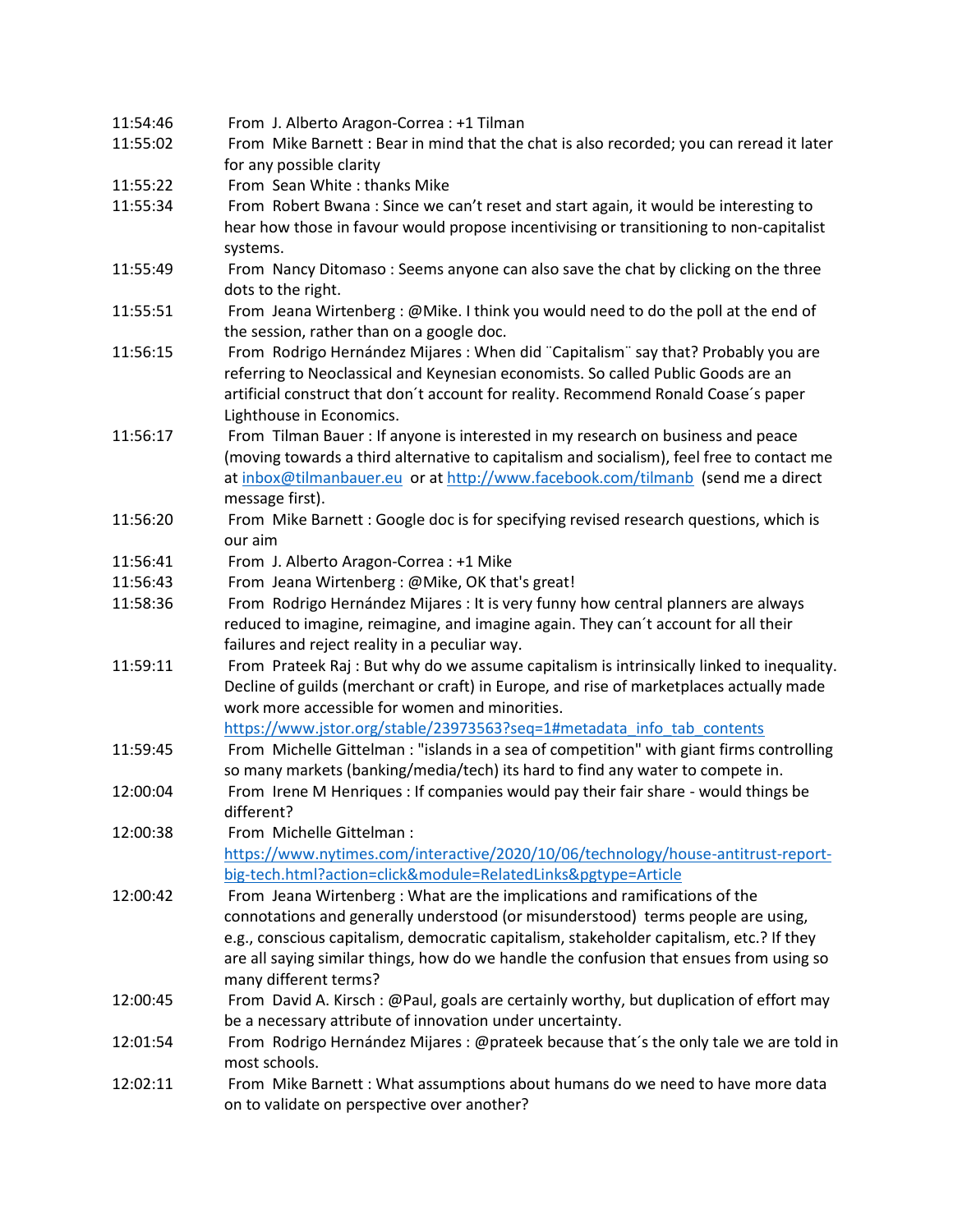| 12:02:12             | From Brent Goldfarb: @Paul, I've not seen strong evidence that larger firms are always<br>best at innovation.                                                                         |
|----------------------|---------------------------------------------------------------------------------------------------------------------------------------------------------------------------------------|
| 12:03:32             | From Nicholas Poggioli: Mike, to your point about overuse of resources, it's almost like<br>the two systems aren't as different as we might think. Maybe a key difference between     |
|                      | the two systems is who each system decides should capture the gains of resource<br>consumption, rather than whether resources should be consumed.                                     |
| 12:03:40             | From Markus Taussig : In my experience in countries ruled by communist parties that                                                                                                   |
|                      | have rapidly grown in the past 3 decades (Vietnam and China), the big positive is                                                                                                     |
|                      | relatively simple: far greater equality in access to good education. I don't think this is<br>tied to either communism or capitalism. The extraordinary failure of the US is a choice |
|                      | we made and continue to make.                                                                                                                                                         |
| 12:03:49             | From Marc Ventresca: Agree with @David K and others: innovation in context of<br>uncertainty                                                                                          |
| 12:03:58             | From Mike Barnett : Is capitalism assuming that people won't do the most without                                                                                                      |
|                      | "winner take all" kind of incentives? Is that true? Is socialism assuming something else?                                                                                             |
|                      | Is it true?                                                                                                                                                                           |
| 12:04:14             | From Rebecca: Much better!!                                                                                                                                                           |
| 12:04:46             | From Rebecca : Is blended socialism what we already see in the Nordic countries?                                                                                                      |
| 12:04:47             | From Rosalie Luo: Nicholas +1, who actually benefits brings it back into reality                                                                                                      |
| 12:05:59             | From Katalin Takacs-Haynes: Capitalism also threatens democracy.                                                                                                                      |
| 12:06:03             | From Charles H. Cho: Wealth created disproportionally unequally (e.g. Bezos)                                                                                                          |
|                      | because the system (e.g. stock market/options) allows it.                                                                                                                             |
| 12:06:24             | From Paolo Quattrone: Governmental control may work with appropriate democratic                                                                                                       |
|                      | systems (proportional electoral laws, for instance) and measurement/accounting                                                                                                        |
|                      | systems that act as platforms of mediation, though                                                                                                                                    |
| 12:07:07             | From Rodrigo Hernández Mijares : @mike well, given that Aristotle has already been                                                                                                    |
|                      | mentioned, we could consider that human nature is what it is, it follows its own                                                                                                      |
|                      | ineludible impulses and that's what ultimately cracked Thomism during the Universitas                                                                                                 |
|                      | Hominum period, we should assume that central planners can't control people, can't                                                                                                    |
|                      | predict their wishes, desires, and choices, and can't run any human affairs on rational                                                                                               |
| 12:07:12             | terms.<br>From Charles H. Cho: @Paolo - accounting!                                                                                                                                   |
| 12:07:14             | From Sarah Ku - Georgia State University : Not all resources are equal, e.g. private vs                                                                                               |
|                      | common                                                                                                                                                                                |
| 12:07:16             | From Jonathan Newman: How else can government acquire resources except by                                                                                                             |
|                      | appropriation from private hands?                                                                                                                                                     |
| 12:07:27             | From Nancy Ditomaso: Capitalism versus socialism (especially democratic socialism) is                                                                                                 |
|                      | not just about what government does but more about the extent to which wealthy                                                                                                        |
|                      | capitalists control the government and undermine democracy and prevent majority<br>rule.                                                                                              |
|                      |                                                                                                                                                                                       |
| 12:07:33<br>12:07:46 | From Paolo Quattrone : @ Charles, : of course! (-:<br>From Markus Taussig: tax = appropriation?                                                                                       |
| 12:07:52             | From Charles H. Cho: Accounting is everywhere - we know that :-)                                                                                                                      |
| 12:08:04             |                                                                                                                                                                                       |
|                      | From Prateek Raj : Or cultural/social innovation? Can any system (capitalism or<br>socialism) work in a society with low levels of generalised trust?                                 |
| 12:08:12             | From Rebecca: Yes @Nancy - we basically have a bunch of unelected national leaders                                                                                                    |
|                      | now - Bezos, Bloomberg, Musk, Zuck, etc.                                                                                                                                              |
| 12:08:38             | From Charles H. Cho: @Nancy: agree                                                                                                                                                    |
|                      |                                                                                                                                                                                       |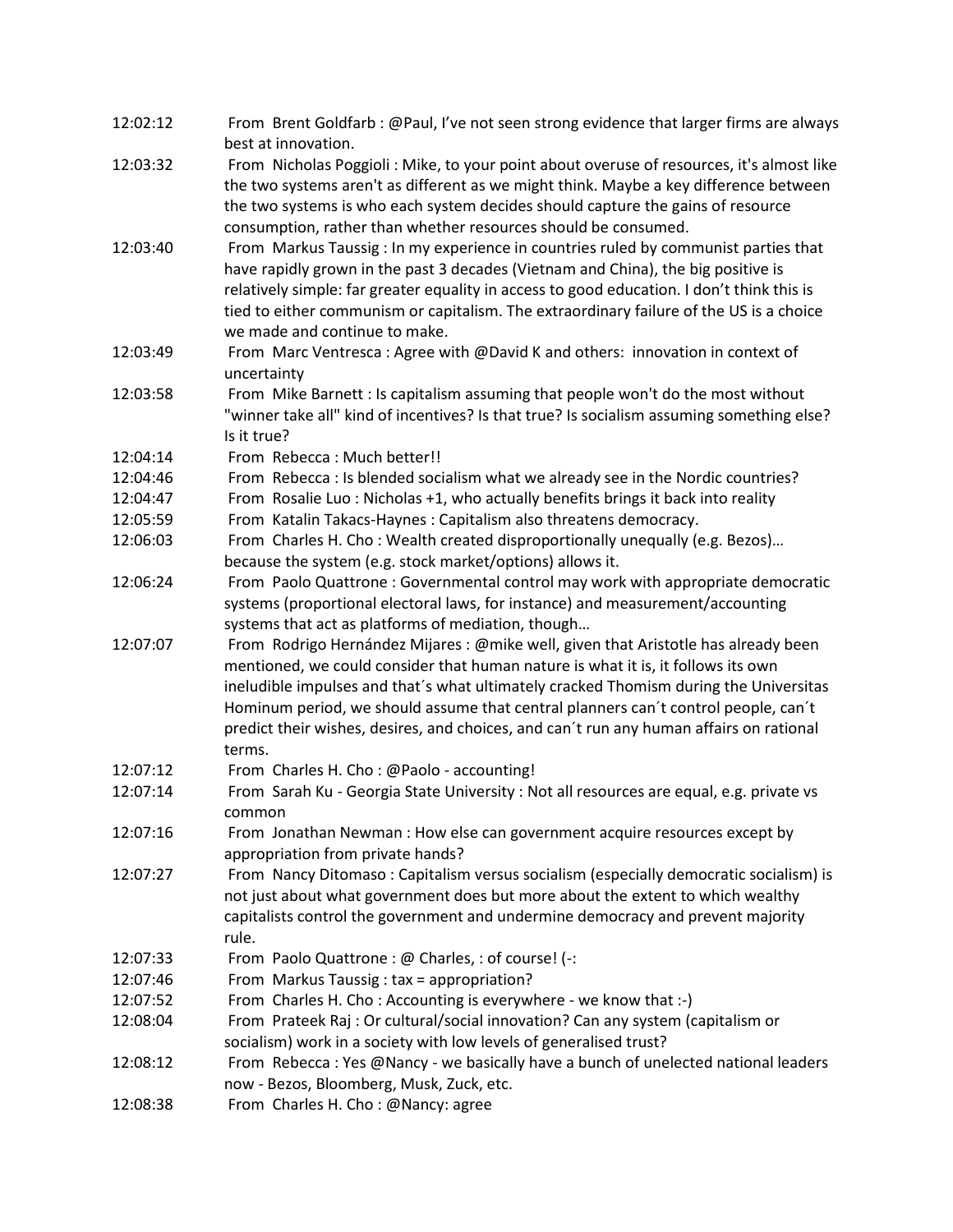| 12:08:52 | From marc thompson : What is your definition of 'public resources" and how does this        |
|----------|---------------------------------------------------------------------------------------------|
|          | relate to the commons?                                                                      |
| 12:09:07 | From Frédéric Dufays: Totally agree with Nancy. See also the recent work of Julia Cagé      |
| 12:09:46 | From Paolo Quattrone : Isn't management all about politics?                                 |
| 12:09:57 | From michellewestermann-behaylo: By "constraining" the private-sector, would you            |
|          | mean forcing firms to internalise the "negative externalities" that they force society to   |
|          | bear?                                                                                       |
| 12:10:00 | From Nicholas Poggioli: Question: capitalism favors decentralized control *over             |
|          | what*? Capitalism seems to require centralized, government control of property rights       |
|          | enforcement, for example. Why don't we apply Hayekian limitations on bureaucratic           |
|          | intelligence to property rights enforcement?                                                |
| 12:10:36 | From Frank de Bakker: @Paolo - sure, at several levels                                      |
| 12:10:46 | From Nancy Ditomaso: Note for example recent article focusing on the satisfaction of        |
|          | Charles Koch of finally succeeding in his decades long endeavor to take over the courts     |
|          | so that they can eliminate any regulation of business and especially any form of            |
|          | redistribution, as if only the owners of business contribute to the wealth that their firms |
|          | create.                                                                                     |
| 12:11:32 | From Michelle Gittelman : In thinking about "systems" that balance power of                 |
|          | participatory democracy vs power of monopoly capital I wonder if systems do not reach       |
|          | equilibrium but rather experience a swinging pendulum that over time slowly moves the       |
|          | needle in fits and starts.                                                                  |
| 12:11:46 | From Rodrigo Hernández Mijares : "Public Resources" are appropiated by a miniscule          |
|          | political group either by discovery, conquest or transactions, see Robert Nozick, for       |
|          | them to control and pass under the Noble Lie of government that is explained by the         |
|          | classical Greeks. Plato in his writings recognizes that the public good is a "noble" lie to |
|          |                                                                                             |
|          | be taught to the ruling elite. But now the elite doesn't even know it is a lie.             |
| 12:12:07 | From Khalid A. Saeed: he fundamental question I believe is what "Advancing Society"         |
|          | means? Greater wealth; equity; sustainability? Can we pursue these some of these goals      |
|          | without giving up others?!                                                                  |
| 12:13:15 | From Marc Ventresca: Brava @Anita, brava                                                    |
| 12:13:18 | From Jerry Davis: Anita's point about digital technologies is important. Prospects for      |
|          | democratic participation are much greater now than in the past, if we choose to develop     |
|          | the tools.                                                                                  |
| 12:13:27 | From David A. Kirsch: +1                                                                    |
| 12:13:42 | From Aarushi: Hear, hear @Anita!                                                            |
| 12:13:50 | From Nel Dutt: amazing @Anita                                                               |
| 12:13:51 | From David A. Kirsch: @Jerry and constrain the bad actors.                                  |
| 12:14:02 | From J. Alberto Aragon-Correa : +1 Anita!!!                                                 |
| 12:14:12 | From Jeana Wirtenberg: @Anita. Awesome comments!                                            |
| 12:14:22 | From Paolo Quattrone: @Jerry but see what happened in Italy with the 5 star                 |
|          | movement                                                                                    |
| 12:14:26 | From Robert Bwana: Host can also request unmute                                             |
| 12:14:28 | From Tilman Bauer: The meeting host can unmute a speaker                                    |
| 12:14:57 | From Thomaz Teodorovicz: @Anita, thanks for the inspiring talk                              |
| 12:15:31 | From Sarah Ku - Georgia State University : Resource utilization relies on what we value.    |
|          | For example, if we turn abundant, renewable resources (e.g. food waste) into feedstock,     |
|          | soil amendment, and energy, we shift the narrative into one that can satisfy                |
|          | shareholders and stakeholders for conscious capitalism, stakeholder capitalism,             |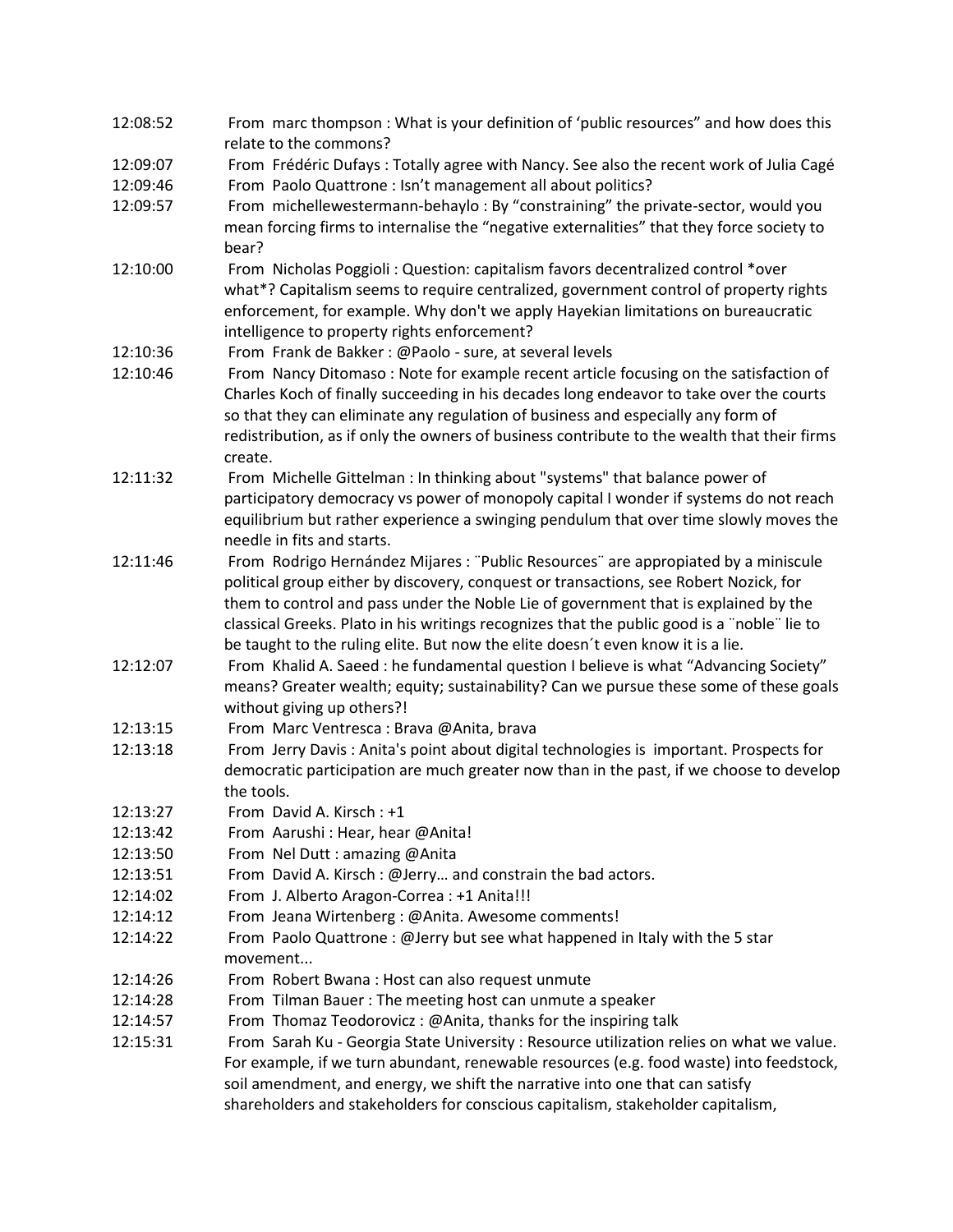|          | sustainability, etc. It does not have to be either or, it merely requires creative thinking to |
|----------|------------------------------------------------------------------------------------------------|
|          | our problems to turn them into opportunities.                                                  |
| 12:16:21 | From Brent Goldfarb: @Anita, as always, enlightens                                             |
| 12:16:31 | From stefan : btw that 50% statistic qouted in the second presentation is firstly not          |
|          | true, secondly having debt is often a sign of a functioning modern economy, and having         |
|          | debt makes you count towards the poor in that stat, while you might in reality be quite        |
|          | well off, say going to med school of paying off a home.                                        |
| 12:16:54 | From Majid Ghorbani : The speaker needs to share screen, instead of the application.           |
|          | We see a different view than what he is presenting                                             |
| 12:19:09 | From Tilman Bauer: We currently see only one slide all the time                                |
| 12:20:22 | From Majid Ghorbani : share computer desktop                                                   |
| 12:20:40 | From Michelle Gittelman : if the slides are speaking notes, we could listen and not need       |
|          | slides                                                                                         |
| 12:21:06 | From Brent Goldfarb : We need a capitalist entrepreneur to improve the usability of            |
|          | powerpoint slides on zoom.                                                                     |
| 12:21:07 | From marc thompson : Bizarre definition of 'natural capital'                                   |
| 12:21:22 | From Nancy Ditomaso: The slides are fine for me. Maybe others need to change their             |
|          | view.                                                                                          |
| 12:21:34 | From Anthony Munisteri : @marc agree, license to operate is not natural                        |
| 12:22:04 | From Anita McGahan : so grateful for everyone who is here miss being able to                   |
|          | interact in person with all of you                                                             |
| 12:22:19 | From Ignas Bruder: I think that we are having the wholce conversation focusing on the          |
|          | wrong level of analysis. We are talking about national economic systems, whereas in my         |
|          | opinion or bigges problems (e.g. climate crisis) stem from the fact that our global            |
|          | economy is almost entirely uncoordinated and in a kind of wild-west state, where               |
|          | financial capital can play out different legislations etc. Coonecting to the argument that     |
|          | we need to integrate political economy into our thinking, I'd suggest to think of ways to      |
|          | change our political global economy.                                                           |
| 12:23:10 | From Paolo Quattrone : Post war Italy was a combination of State, Capital, Labour and          |
|          | Religion! Via the Vatican                                                                      |
| 12:23:33 | From Gerardus Lucas : +1 Ignas                                                                 |
| 12:24:05 | From marc thompson : So was the Republic of Ireland but we then took the yankee                |
|          | dollar:)                                                                                       |
| 12:24:19 | From Paolo Quattrone : @Marc we too                                                            |
| 12:24:34 | From Prateek Raj: What does voice mean? Does it mean decision rights, or                       |
|          | consideration because of their influence (media, NGOs).                                        |
| 12:25:02 | From Anthony Munisteri : Can someone define Societal Progress in this context?                 |
| 12:26:04 | From Rodrigo Hernández Mijares : That's the trick, those terms can mean whatever fits          |
|          | the current agenda.                                                                            |
| 12:26:17 | From Tilman Bauer : I argue in my PhD research that public good (or, in other words,           |
|          | peace) has aöways been the purpose of business - and that it is s the biggest                  |
|          | misunderstanding of the last 100 years or so that it would be otherwise.                       |
| 12:26:53 | From Sandra Hamilton: Best for who?                                                            |
|          | The individual worker ? The State? The Capitalist?                                             |
| 12:27:21 | From marc thompson : So the implication of your argument is that we do not have a              |
|          | state that is developed enough to support the next stage of development? This needs            |
|          |                                                                                                |
|          | further elaboration - what kind of state and how can it be developed in the best way?          |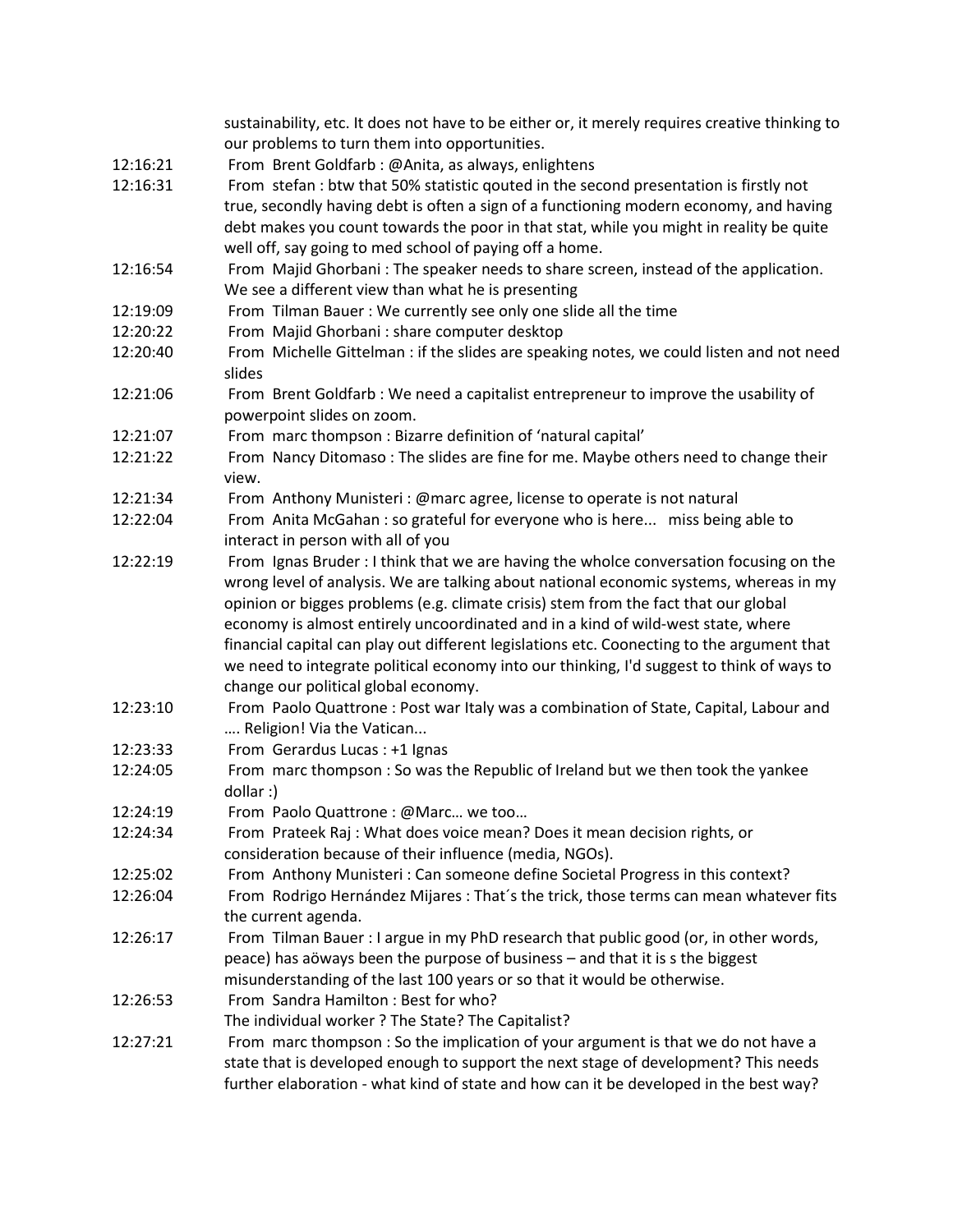| 12:28:05 | From Enrique Guerra-Pujol: the ideal of the "public good" has a long history in natural<br>law theory                                                                                                                                                                                                                                                                                                                                                                                                                                                                                  |
|----------|----------------------------------------------------------------------------------------------------------------------------------------------------------------------------------------------------------------------------------------------------------------------------------------------------------------------------------------------------------------------------------------------------------------------------------------------------------------------------------------------------------------------------------------------------------------------------------------|
| 12:28:30 | From Enrique Guerra-Pujol: but I am with hayek (1945)                                                                                                                                                                                                                                                                                                                                                                                                                                                                                                                                  |
| 12:28:31 | From Anita McGahan: marc +1                                                                                                                                                                                                                                                                                                                                                                                                                                                                                                                                                            |
| 12:31:49 | From stefan : the Nirvana fallacy is so important - always teach that to students!                                                                                                                                                                                                                                                                                                                                                                                                                                                                                                     |
| 12:32:14 | From Enrique Guerra-Pujol : +1 stefan                                                                                                                                                                                                                                                                                                                                                                                                                                                                                                                                                  |
| 12:32:34 | From Rodrigo Hernández Mijares : and please, teach students the very big differences<br>Mercantilism from Free Market. They are not the same.                                                                                                                                                                                                                                                                                                                                                                                                                                          |
| 12:33:28 | From Markus Taussig: socialism, by strict definition of state ownership of all means of<br>production = straw man.                                                                                                                                                                                                                                                                                                                                                                                                                                                                     |
| 12:33:29 | From Vitor Freire: +1 stefan                                                                                                                                                                                                                                                                                                                                                                                                                                                                                                                                                           |
| 12:33:31 | From Paolo Quattrone : But it seems market is a good selection mechanism                                                                                                                                                                                                                                                                                                                                                                                                                                                                                                               |
| 12:33:43 | From Paolo Quattrone : Quite the opposite                                                                                                                                                                                                                                                                                                                                                                                                                                                                                                                                              |
| 12:34:03 | From Paolo Quattrone : Is 'not'                                                                                                                                                                                                                                                                                                                                                                                                                                                                                                                                                        |
| 12:35:47 | From Paolo Quattrone : Interestingly bad form of government in Greek end in -cracy,<br>which originates the word 'cretin' and 'crazy' (hence bureaucracy!), quite depressing for<br>a democratic like me                                                                                                                                                                                                                                                                                                                                                                               |
| 12:35:49 | From Rodrigo Hernández Mijares : It's called History. The empirical evidence shows us<br>that mixed "hybrid" systems do not work. They are unstable and quickly move to<br>Authoritarism.                                                                                                                                                                                                                                                                                                                                                                                              |
| 12:35:52 | From Michelle Gittelman : How do we grow the pie and then, how do we carve it up?<br>Systems have different solutions. I think social democratic European style-capitalism<br>suggests that in the long run we are collectively better off with a smaller pie with more<br>equal shares.                                                                                                                                                                                                                                                                                               |
| 12:36:02 | From Enrique Guerra-Pujol : I call bullshit                                                                                                                                                                                                                                                                                                                                                                                                                                                                                                                                            |
| 12:36:11 | From Enrique Guerra-Pujol: Read Franfurt on inequality                                                                                                                                                                                                                                                                                                                                                                                                                                                                                                                                 |
| 12:36:33 | From JC Marques : not sure why we are talking about "free markets". most industries<br>are oligopolies. capital is highly concentrated                                                                                                                                                                                                                                                                                                                                                                                                                                                 |
| 12:36:34 | From Enrique Guerra-Pujol : Harry Frankfurt                                                                                                                                                                                                                                                                                                                                                                                                                                                                                                                                            |
| 12:36:48 | From Sandra Hamilton : I'm with Ignas Brudnerwe have globalized economy with<br>insufficient inadequate global governance.                                                                                                                                                                                                                                                                                                                                                                                                                                                             |
|          | Ignas said: I think that we are having the wholce conversation focusing on the wrong<br>level of analysis. We are talking about national economic systems, whereas in my<br>opinion or bigger problems (e.g. climate crisis) stem from the fact that our global<br>economy is almost entirely uncoordinated and in a kind of wild-west state, where<br>financial capital can play out different legislations etc. Connecting to the argument that<br>we need to integrate political economy into our thinking, I'd suggest to think of ways to<br>change our political global economy. |
| 12:37:03 | From Markus Taussig: capitalism functions best, delivers best economic results, when<br>inequality is minimized.                                                                                                                                                                                                                                                                                                                                                                                                                                                                       |
| 12:37:04 | From Chris Young : so why are we not discussing what capitalism should be, and what<br>democracy should be?                                                                                                                                                                                                                                                                                                                                                                                                                                                                            |
| 12:37:55 | From Chris Young: Rather we are trying to create a new system built on a larger<br>government and larger business system. This is a disastrous outcome for society.                                                                                                                                                                                                                                                                                                                                                                                                                    |
| 12:37:58 | From Rodrigo Hernández Mijares : It is conveniently hidden that those nordic countries<br>have very little laws, very little regulation, no minimum wage laws, laws are more                                                                                                                                                                                                                                                                                                                                                                                                           |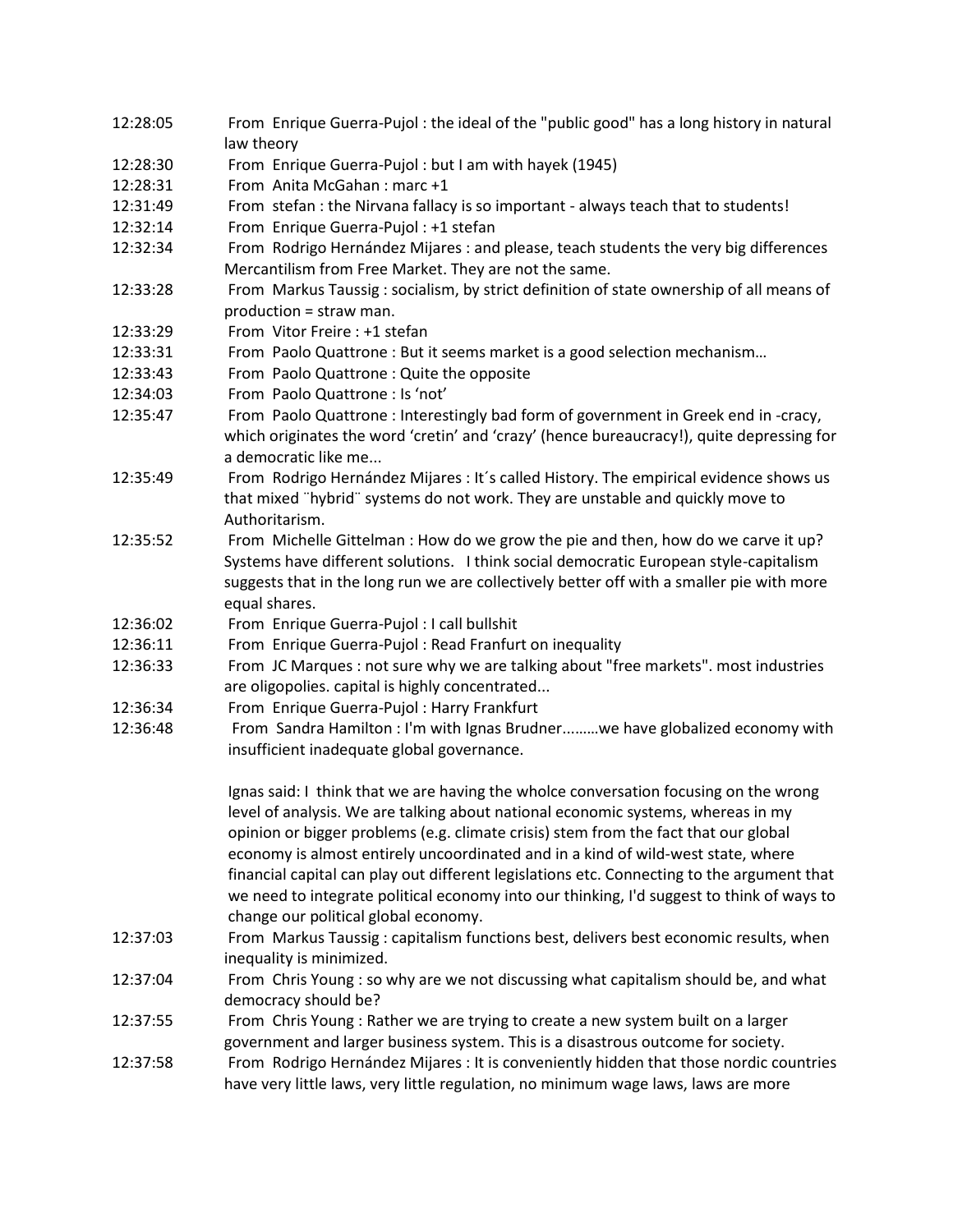|          | principles than specific micro management on firms, and their Social Welfare is deeply    |
|----------|-------------------------------------------------------------------------------------------|
|          | rooted on Protestan Christianity, which Socialists despise.                               |
| 12:38:06 | From Mike Barnett: Hi everyone. Please offer your very specific research questions        |
|          | that you think still require study to be able to distinguish the relative merits of       |
|          | capitalism vs socialism. For example, Michelle offered up an idea about the merits of a   |
|          | small but equally shared pie versus a growing but unequally shared pie. How would you     |
|          | test that? What else should be tested?                                                    |
| 12:38:33 | From Enrique Guerra-Pujol : this debate is not new; see the socialist calculation debate  |
|          | of the 1930s                                                                              |
| 12:38:40 | From Enrique Guerra-Pujol : this debate is over now, I thought                            |
| 12:38:48 | From Mike Barnett : Indeed, this debate is very old. And yet unresolved.                  |
| 12:38:58 | From Rodrigo Hernández Mijares : @Enrique bad ideas refuse to go away.                    |
| 12:39:06 | From Enrique Guerra-Pujol : +1 rodrigo                                                    |
| 12:39:09 | From marc thompson : Consumption is the problem - how do we eat differently, travel       |
|          | differently, work differently. How to reform our practices to drive new ways of           |
|          | organising and meeting our needs. How can our practices of consumption change?            |
| 12:39:53 | From Prateek Raj: Research question: Do markets i.e. more impersonal forms of             |
|          | exchange reduce or increase inequality and social mobility?                               |
| 12:39:56 | From Michelle Gittelman: Those debates of the 1930s were high-stakes policy debates       |
|          | after the Russian Revolution/pre Stalin gulag knowledge, on the merits of central         |
|          | planning vs markets.                                                                      |
| 12:40:16 | From Rodrigo Hernández Mijares : Consumption is wealth. Not money. No food                |
|          | harvested? Good luck using your color-printed bills.                                      |
| 12:40:18 | From Enrique Guerra-Pujol: On inequality, see https://www.amazon.com/Inequality-          |
|          | Harry-G-Frankfurt/dp/0691167141                                                           |
| 12:40:20 | From Charles H. Cho: Capitalist is the driver of (excessive) consumption and high         |
|          | inequalities                                                                              |
| 12:40:30 | From Charles H. Cho: * Capitalism                                                         |
| 12:40:35 | From stefan : intentions don't matter much - we all want others to be happy (see the      |
|          | first lines of Moral Sebtiments), conclusions and organisation matter.                    |
| 12:40:56 | From stefan: *consequences                                                                |
| 12:40:59 | From Sarah Ku - Georgia State University : @JC, yes, industries are oligopolies.          |
|          | Capitalism that favors a handful of firms is not the same kind of capitalism that         |
|          | empowers communities.                                                                     |
| 12:40:59 | From Jonathan Doh: RQ: How can hybrid organizations as advocated by Zollo be              |
|          | properly incentivized and governed to assume the innovation and speculation roles as      |
|          | articulated by Klein-Ostrom's "polycentric governance" is extremely difficult and rare in |
|          | practice and I believe that is now accident or artifact.                                  |
| 12:41:29 | From Jonathan Doh : Sorry, "not" accident or artifact.                                    |
| 12:41:56 | From Enrique Guerra-Pujol: and yet we still have cpvid                                    |
| 12:41:59 | From Enrique Guerra-Pujol: covid                                                          |
| 12:42:06 | From marc thompson : Our behaviours are driven by the practices we inhabit                |
| 12:42:14 | From Charles H. Cho: Yes, we can change but we had to be forced, when in panic            |
|          | mode. We had (have) no choice these days (Covid).                                         |
| 12:42:33 | From Rodrigo Hernández Mijares : Stefan +1                                                |
| 12:42:46 | From Sandra Waddock: +++ Anita!                                                           |
| 12:43:18 | From Sarah Ku - Georgia State University: Thank you for telling us how you really feel,   |
|          | Anita!! +++                                                                               |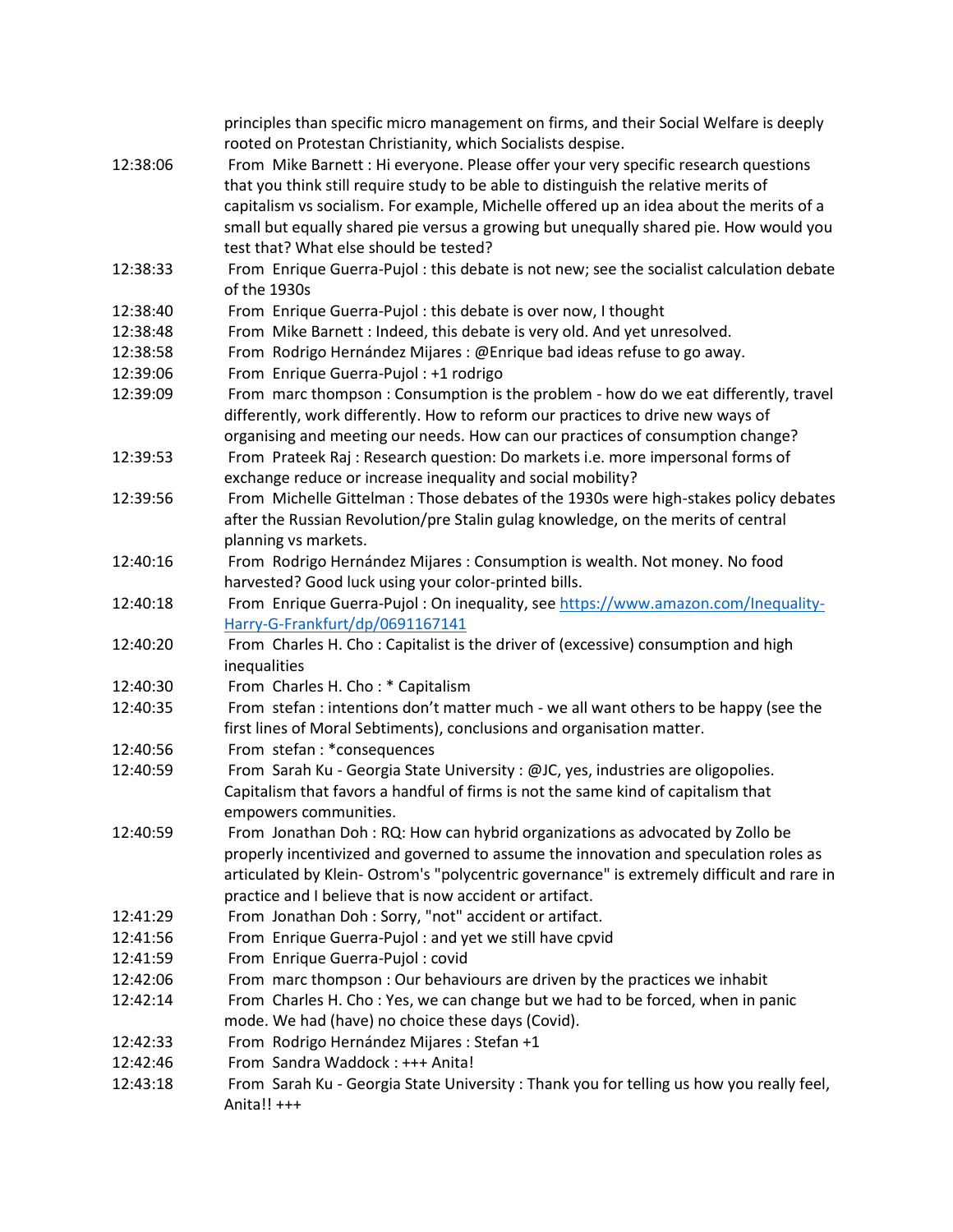| 12:43:37 | From Anthony Munisteri: The intellectual community encompasses all citizens in our<br>society. |
|----------|------------------------------------------------------------------------------------------------|
| 12:44:15 | From Michelle Gittelman : we should talk about taxes which, at a certain point, "tip"          |
|          | the scales from extreme private capitalism to public-facing capitalism                         |
| 12:45:00 | From Leonid Sokolovskyy: people in Africa and Asia want to live as good as people in           |
|          | W Europe/US These countries want to develop economically first and foremost                    |
|          | achieving that without fossil fuels and capitalism is simply unrealistic                       |
| 12:45:00 | From marc thompson : RCTs  the new secret sauce. Not so sure                                   |
| 12:45:01 | From Markus Taussig : +1 Michelle (that means I agree, right?)                                 |
| 12:45:28 | From stefan: +1 Michelle                                                                       |
| 12:45:28 | From Vitor Freire : right                                                                      |
| 12:45:30 | From Sandra Hamilton: More labour. Less stuff.                                                 |
| 12:45:55 | From Nancy Ditomaso: Don't shut down the chat. It is obviously part of the                     |
|          | engagement of the event. Participants can multitask.                                           |
| 12:46:02 | From Rodrigo Hernández Mijares : Leonid +1                                                     |
| 12:46:09 | From Brent Goldfarb : +1 Anita: Constraints on freedom are political choices - and             |
|          | maybe we are just asking how much? For example fuel efficiency standards is a                  |
|          | constraint on which products, but these standards were politically decided.                    |
| 12:46:13 | From Brian Kelleher Richter - UT Austin: Markets do need to follow some rules to work          |
|          | (i.e. do need at least a minimal set of regulation)                                            |
| 12:46:15 | From AISHWARYA VASHISHTHA : +1 Nancy                                                           |
| 12:47:03 | From Sarah Ku - Georgia State University : @Leonid-- Can develop economically                  |
|          | through better management of resources, in particularly our waste. That involves               |
|          | capitalism of waste to move away from fossil fuels.                                            |
| 12:47:12 | From Brent Goldfarb : +1 Nancy. I can't really multitask. But don't shut it down               |
| 12:47:14 | From stefan: @brian regulation can come from the market                                        |
| 12:47:17 | From Gerardus Lucas : I'd say whether people are naturally competitive or inherently           |
|          | social and collaborative                                                                       |
| 12:47:38 | From Gerard Farias: Should we listen to voices not here? Here is one                           |
| 12:47:40 | From Gerard Farias:                                                                            |
|          | https://www.theguardian.com/commentisfree/2020/oct/12/western-worldyour-                       |
|          | civilisation-killing-life-on-earth-indigenous-amazon-planet                                    |
| 12:48:03 | From Rosalie Luo: +1 Gerard                                                                    |
| 12:48:11 | From Aishwariya Chandrasekar : +1 Gerard!                                                      |
| 12:48:16 | From Gerardus Lucas : And in case it depends, how we can draw out the right part of            |
|          | human nature as necessary given the context                                                    |
| 12:48:26 | From Anthony Munisteri : any research to be considered needs to have a common                  |
|          | definition of success, which this forum has demonstrated differ wildly. Personal biases        |
|          | would affect the research and the results.                                                     |
| 12:48:41 | From marc thompson : Deliberative or agnostic democracy?                                       |
| 12:48:50 | From stefan : I like to ask the panel: I find the ignorance of public choice in general and    |
|          | in business school in particular is very troublesome?                                          |
| 12:50:51 | From Enrique Guerra-Pujol: +100 stefan                                                         |
| 12:50:57 | From Enrique Guerra-Pujol: Baptists and bootleggers                                            |
| 12:52:26 | From Anita McGahan : everything's political                                                    |
| 12:52:32 | From Anita McGahan : I don't think Im the first person to say that.                            |
| 12:52:34 | From Anita McGahan: Sorry                                                                      |
| 12:52:38 | From Ignas Bruder: +1 Anita                                                                    |
|          |                                                                                                |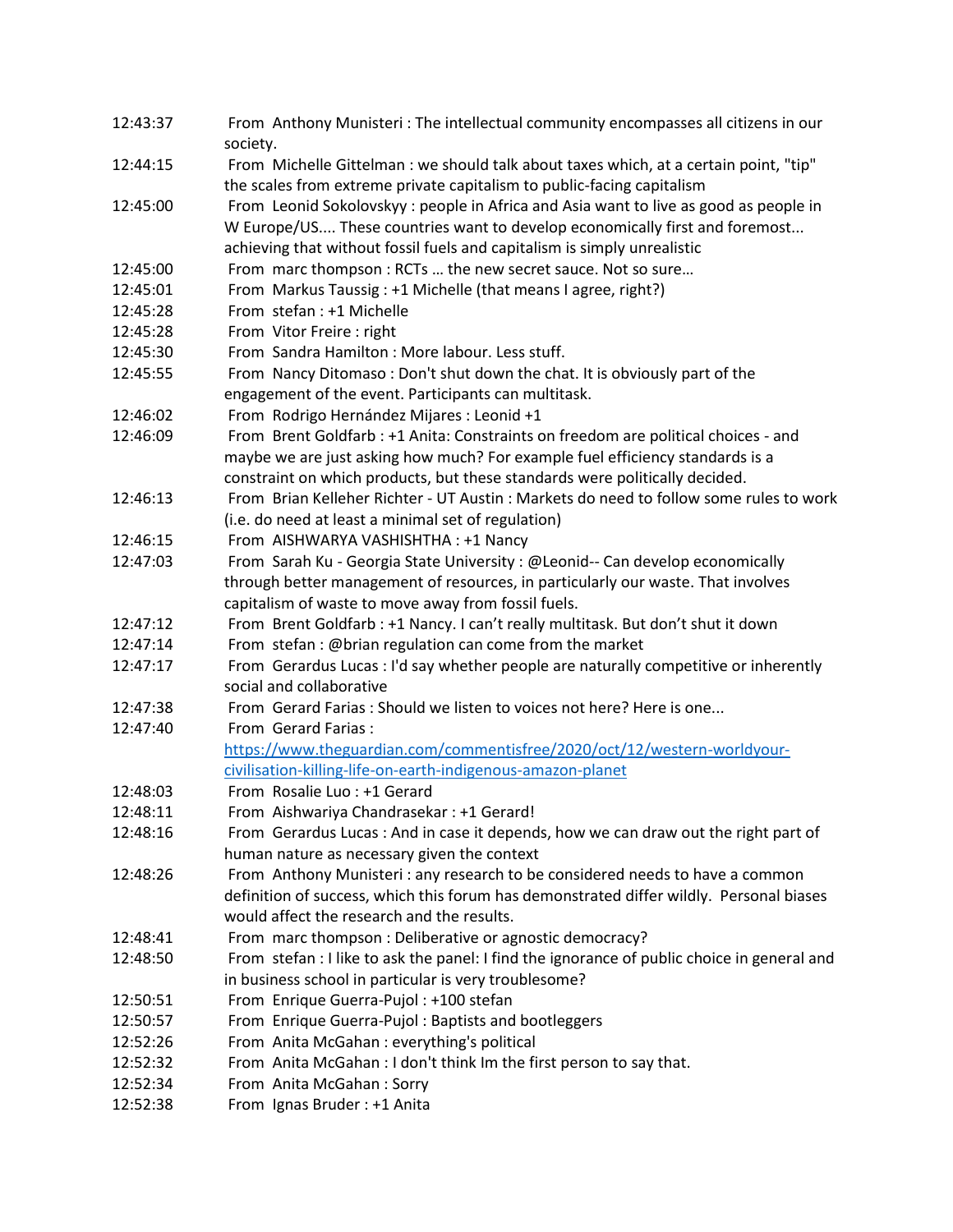| 12:52:39 | From Rodrigo Hernández Mijares : +1 Stefan +1 Enrique. It is very worrisome to see a   |
|----------|----------------------------------------------------------------------------------------|
|          | lot of need not only for better Economic theory, but more instruction in History,      |
|          | Philosophy and Political Ideas in Business Schools before making judgement on the past |
|          | and disciplines outside their narrow scope                                             |

12:52:45 From Mike Barnett : Especially nowadays

12:52:47 From Sandra Waddock : That's why it's called political economy. Not separable.

- 12:52:58 From Michelle Gittelman : I recall an interesting literature on "varieties of capitalism" in the early 90s, comparing Asian/Germanic/US organizational models, going down to the shopfloor. As I recall, Silicon Valley shut down the debate - America definitively "won" for "best system" - but now we are experiencing some of the inequality that happened from a winner-take-all model and we are revisiting the fundamental questions again.
- 12:53:30 From Anthony Munisteri : Profit = value (to all)
- 12:53:49 From Prateek Raj : +1 @Rodrigo there is a need for business schools to be more interested in history itself, not just historical settings/data.
- 12:54:45 From Sarah Ku Georgia State University : Profit is not value to all if the system does not distribute equitably
- 12:55:12 From Sarah Ku Georgia State University : We see that through all these industry oligopolies
- 12:55:23 From Michelle Westermann-Behaylo : @Michelle, the varieties of capitalism literature is continuing and being extended beyond Asia/Europe/US to the developing world. See Varieties of Institutional Systems articles.
- 12:55:39 From Anthony Munisteri : System cannot, by definition, distribute equitably due to scarcity of resources. That's a given assumed by all sides of this discussion. However, it distributes optimally.
- 12:56:19 From Charles H. Cho : Profit (and dividends) = value for shareholders and C-suite execs only
- 12:56:26 From Rodrigo Hernández Mijares : @Sarah, the market is a process, not a result, wealth is first created and distributed in the process, it doesn´t have to be redistributed. What prevents more people to partake in the process are bad laws, high taxes, currency devaluation, expropiation, nationalization, war, etc.
- 12:57:03 From Anthony Munisteri : @Charles, you are limiting the distribution of value, profit by definition is value and many others beyond those you describe benefit from it
- 12:57:08 From Sarah Ku Georgia State University : As well as poor management of our limited resources
- 12:57:51 From Jonathan Newman : Profit is revenue minus cost. Revenues are decided by consumers and their evaluation of what is produced. Costs are decided by entrepreneurial anticipations of what consumers want. There is not a way for profit to be disconnected from what consumers want except by govt intervention.
- 12:58:05 From Michelle Westermann-Behaylo : @ Wayne—the American century is over. Innovation is happening elsewhere
- 12:58:27 From stefan : +1 jonathan
- 12:58:43 From Charles H. Cho : @Anthony not sure how are the many others who benefit from "profit". Most are exploited to allow reach such profit.
- 12:58:44 From marc thompson : Which system will generate lower consumption levels and help stave off climate suicide? The nordic countries are still over-consuming natural resources. We need more imaginative thinking - realistic utopias
- 12:59:22 From Sarah Ku Georgia State University : Waste valorization